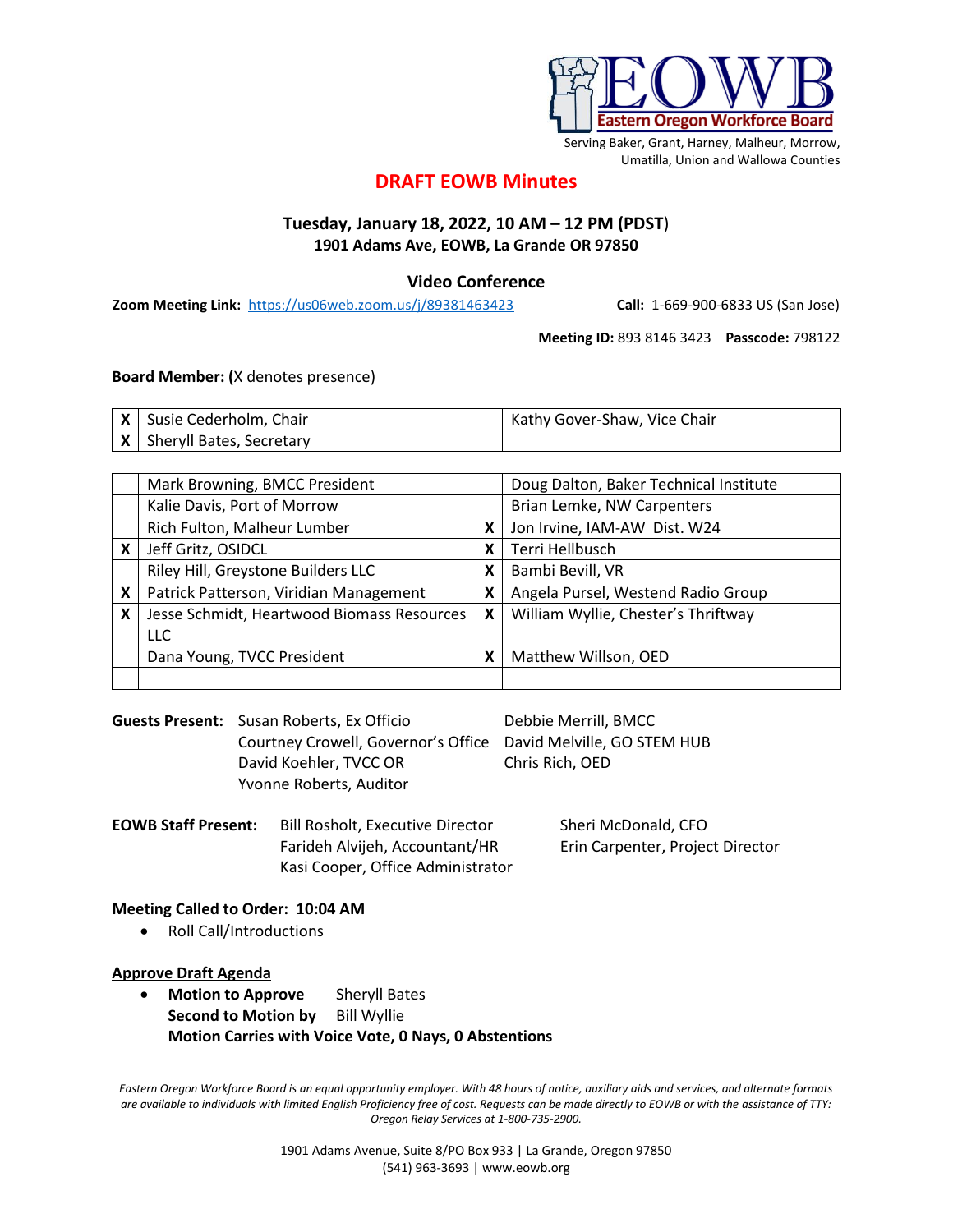### **Adoption of Consent Agenda**

- EOWB Minutes October 19, 2021
- Approval of previous Consent Agenda
- Policies:
	- o F-015 Monitoring Policy
	- o #09 Procurement and Purchasing Policy
	- o B-001 Hiring Key Personnel Policy
	- o RM-003 Fraud & Incident Reporting
	- o Request for Proposals
	- o EOWB Bylaws
- **Director's Report** Bill Rosholt, ED EOWB

**Motion to Adopt:** Sheryll Bates **Second to the Motion:** Bambi Bevill **Motion: Voice Vote Carries the Motion, 0 Nays, 0 Abstentions**

- Requested volunteers for RFP; Volunteers for RFP: Jon Irvine, Sheryll Bates, Bambi Bevill, Bill Wyllie, Jeff Gritz
- **Financial Report** Yvonne Roberts, CPA, LLC

**Motion to Approve** Bambi Bevill **Second to Motion by** Bill Wyllie **Motion Carries with Voice Vote, 0 Nays, 0 Abstentions**

#### **Project Director's/One Stop Operator's Report, Erin Carpenter**

- Sector Partnerships > healthcare sector wanted to do career fair in Malheur and Harney Counties, limitations with physical events led us to adapt the event beyond a typical job fair; proposed healthcare professional be invited into the school for smaller interactions or have the healthcare professional connect virtually in the classroom
- WorkSource Targeted Outreach: local media & social media WorkSource awareness campaign of the different partners and the services provided; focuses on 2 Eastern Oregon counties a month starting with Morrow & Malheur in February
- The Local Leadership Team & Business Services reviewing updated guidelines for WorkSource Centers; includes information on mandates and threats/violence in the Centers; WorkSource [Business Service Guide](https://eowb.org/business-resources) now available digital & print can find the digital copy on [eowb.org/business-resources;](https://eowb.org/business-resources) potential fo[r Grouptrail](https://www.grouptrail.com/) for work based learning management to be a tool used by Business Services we will know more about this in the future
- Eastern Oregon WORKS > introduction of the program and existing programs under Eastern Oregon WORKS: Columbia WORKS, Malheur WORKS; launching Union County WORKS for Summer 2022

#### **International Association of Machinist & Aerospace Presentation, Jon Irvine**

- <https://www.iamw24.org/> Machinist Union District W24
- <https://www.machinistsinstitute.org/> IAM training center in Washington
- Pre-apprenticeship programs helping ready and uptrain employees
- Aerospace is growing in Oregon; Offered skilled workforce to employers